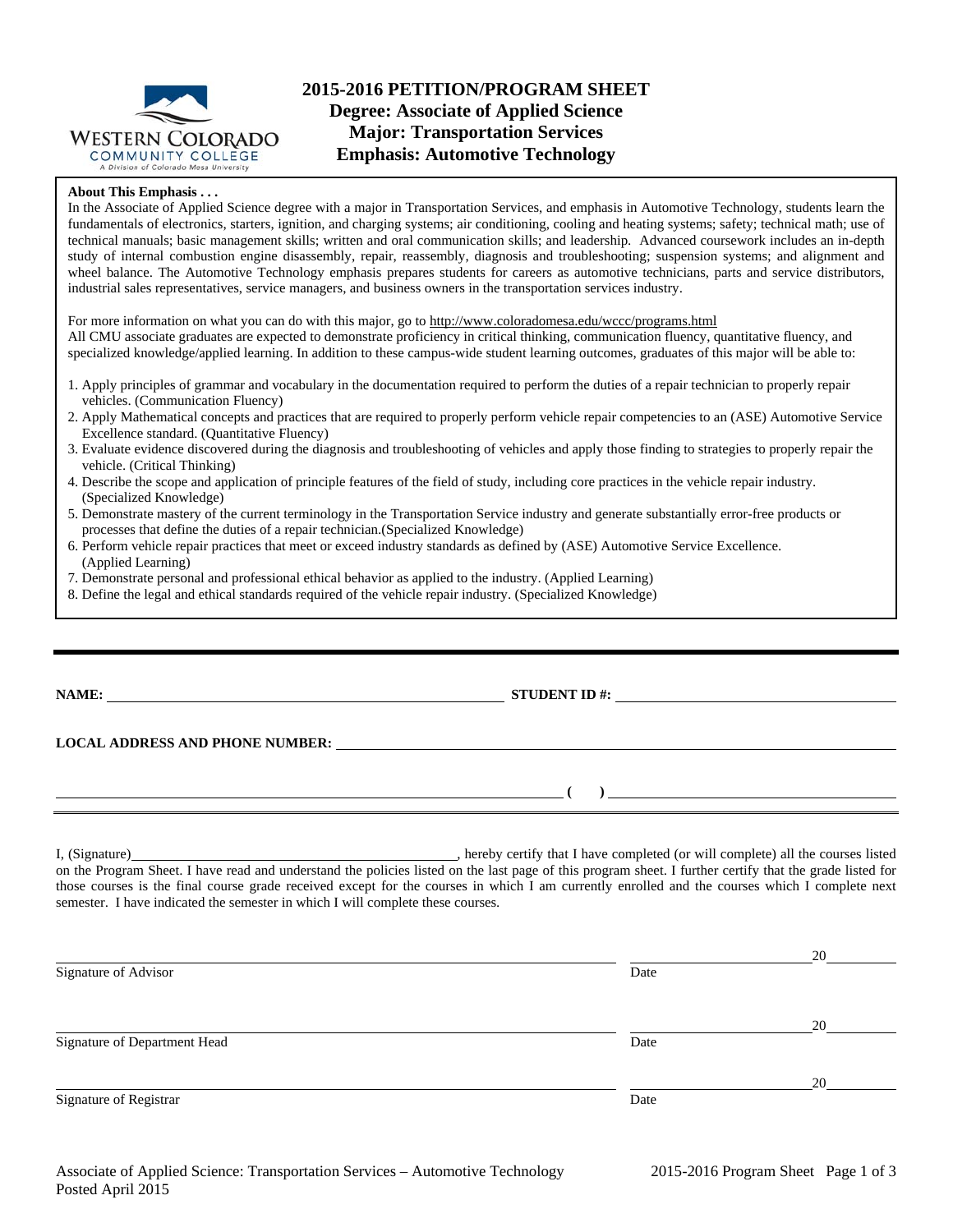#### **DEGREE REQUIREMENTS:**

- 69 semester hours total (A minimum of 16 taken at CMU in no fewer than two semesters).
- 2.00 cumulative GPA or higher in all CMU coursework and a "C" or better must be achieved in coursework toward major content area.
- Pre-collegiate courses (usually numbered below 100) cannot be used for graduation.
- A student must follow the CMU graduation requirements either from 1) the program sheet for the major in effect at the time the student officially declares a major; or 2) a program sheet for the major approved for a year subsequent to the year during which the student officially declares the major and is approved for the student by the department head. Because a program may have requirements specific to the degree, the student should check with the faculty advisor for additional criteria. It is the student's responsibility to be aware of, and follow, all requirements for the degree being pursued. Any exceptions or substitutions must be approved by the student's faculty advisor and Department Head.
- When filling out the program sheet a course can be used only once.
- See the "Undergraduate Graduation Requirements" in the catalog for additional graduation information.

#### **ESSENTIAL LEARNING REQUIREMENTS** (Minimum 15

semester hours) See the current catalog for a list of courses that fulfill the requirements below. If a course is on the Essential Learning list of options and a requirement for your major, you must use it to fulfill the major requirement and make a different selection within the Essential Learning requirement. The Essential Learning capstone course and corequisite Essential Speech course (required for bachelor's degrees) cannot be used as options for the below requirements.

| Course No Title                                                                                 |   | Sem.hrs Grade Term/Trns |  |                                          |  |
|-------------------------------------------------------------------------------------------------|---|-------------------------|--|------------------------------------------|--|
| <b>Communication</b> (6 semester hours)                                                         |   |                         |  |                                          |  |
| ENGL 111 English Composition                                                                    | 3 |                         |  |                                          |  |
| <b>ENGL 112 English Composition</b>                                                             | 3 |                         |  |                                          |  |
| $-OR-$                                                                                          |   |                         |  |                                          |  |
| ENGL 111 English Composition and                                                                | 3 |                         |  |                                          |  |
| SPCH 101 Interpersonal Communication or                                                         | 3 |                         |  |                                          |  |
| SPCH 102 Speechmaking                                                                           | 3 |                         |  |                                          |  |
| <b>Mathematics Minimum Math 107 Career Mathematics (Minimum 3)</b><br>semester hours)           |   |                         |  |                                          |  |
|                                                                                                 | 3 |                         |  |                                          |  |
| <b>Social Sciences, Natural Science, Fine Arts, or Humanities</b><br>(Minimum 6 semester hours) |   |                         |  |                                          |  |
|                                                                                                 |   |                         |  |                                          |  |
|                                                                                                 |   |                         |  |                                          |  |
| *Please see your advisor for requirements specific to this program.                             |   |                         |  |                                          |  |
| <b>Choose 29 semester hours from:</b>                                                           |   |                         |  |                                          |  |
| TSTA 245 Manual Drive Train (4)                                                                 |   |                         |  | TSTG 135 Electrical Component Repair (2) |  |
| TSTA 247 Automatic Drive Train Service (4)                                                      |   |                         |  | TSTG $140$ Job Shop $(4)$                |  |
| TSTA 265 Engine Control Services (2)                                                            |   |                         |  | TSTG 170 Practical Application (4)       |  |
| TSTA 267 Body and Chassis Controls (2)                                                          |   |                         |  | TSTG 175 Hydraulic Brake Service (2)     |  |
| TSTA 275 Alignment and Suspension Service (3)                                                   |   |                         |  | TSTG 195 Climate Control Service (2)     |  |
| TSTA 287 Engine Performance and Emissions (2)                                                   |   |                         |  | TSTD 265 Diesel Engine Controls (3)      |  |

- TSTA 289 Alternative Fueled Vehicles (2)
- TSTD 285 Diesel Fuel Injection (2)
- TSTG 115 Gas Engine Reconditioning (4)

Course No Title Sem.hrs Grade Term/Trns

## **WELLNESS REQUIREMENT** (2 semester hours)

| <b>KINE 100</b> | <b>Health and Wellness</b> |  |  |
|-----------------|----------------------------|--|--|
| KINA 1          |                            |  |  |
|                 |                            |  |  |

#### **ASSOCIATE OF APPLIED SCIENCE: TRANSPORTATION SERVICES – AUTOMOTIVE TECHNOLOGY COURSE REQUIREMENTS**

(52 semester hours)

### **Required Courses:** 23 semester hours)

| <b>TSTC 100</b> | Intro to Transportation Services 1     |                             |  |
|-----------------|----------------------------------------|-----------------------------|--|
| TSTC 101        | Vehicle Service and Inspection 2       |                             |  |
| TSTC 110        | <b>Engine Fundamentals</b>             |                             |  |
| TSTC 130        | <b>Electrical Fundamentals</b>         |                             |  |
| TSTC 140        | Drive Train Fundamentals               |                             |  |
| TSTC 160        | <b>Electronic Control Systems</b>      | 2                           |  |
| TSTC 170        | <b>Chassis Fundamentals</b>            |                             |  |
| TSTC 171        | <b>Brake System Fundamentals</b>       | $\mathcal{D}_{\mathcal{L}}$ |  |
| TSTC 180        | <b>Fuel System Fundamentals</b>        |                             |  |
| TSTC 190        | Climate Control Fundamentals 1         |                             |  |
|                 |                                        |                             |  |
| TSTG 120        | <b>Industrial Safety Practices</b>     |                             |  |
| TSTG 150        | <b>Fluid Power</b>                     |                             |  |
| TSTG 220        | <b>Industry Employment Practices 3</b> |                             |  |
|                 |                                        |                             |  |

## **Choose 29 semester hours from list below.**

|        | <u> 1980 - Jan Alexandro Alexandro III (m. 1980)</u> |                          | $\sim$ $\sim$ $\sim$ $\sim$ |
|--------|------------------------------------------------------|--------------------------|-----------------------------|
|        |                                                      |                          |                             |
| ______ |                                                      |                          |                             |
|        |                                                      |                          |                             |
|        |                                                      |                          |                             |
|        |                                                      |                          | $\overline{\phantom{a}}$    |
|        |                                                      |                          |                             |
|        | the control of the control of                        |                          |                             |
|        |                                                      |                          |                             |
|        |                                                      |                          |                             |
| ______ | the contract of the contract of the con-             |                          |                             |
|        |                                                      |                          |                             |
|        | $\sim$                                               | $\overline{\phantom{a}}$ |                             |

| TSTG 135 Electrical Component Repair (2)     |
|----------------------------------------------|
| TSTG 140 Job Shop (4)                        |
| TSTG 170 Practical Application (4)           |
| TSTG 175 Hydraulic Brake Service (2)         |
| TSTG 195 Climate Control Service (2)         |
| TSTD 265 Diesel Engine Controls (3)          |
| TSTG 240 Advanced Job Shop (4)               |
| TSTG 270 Advanced Practical Applications (4) |
| WELD 151 Introduction to Welding (3)         |

**Additional expenses** – Students entering the program may be required to purchase or have hand tools and appropriate clothing and safety gear with a total cost of approximately \$2500.00. This does not include cost of required textbooks. These costs may vary with student need and brand or quality of tools or equipment purchased. All safety glasses must meet the minimum industry safety standard of Z-87 with side shields. Please see faculty advisor for approved electives.